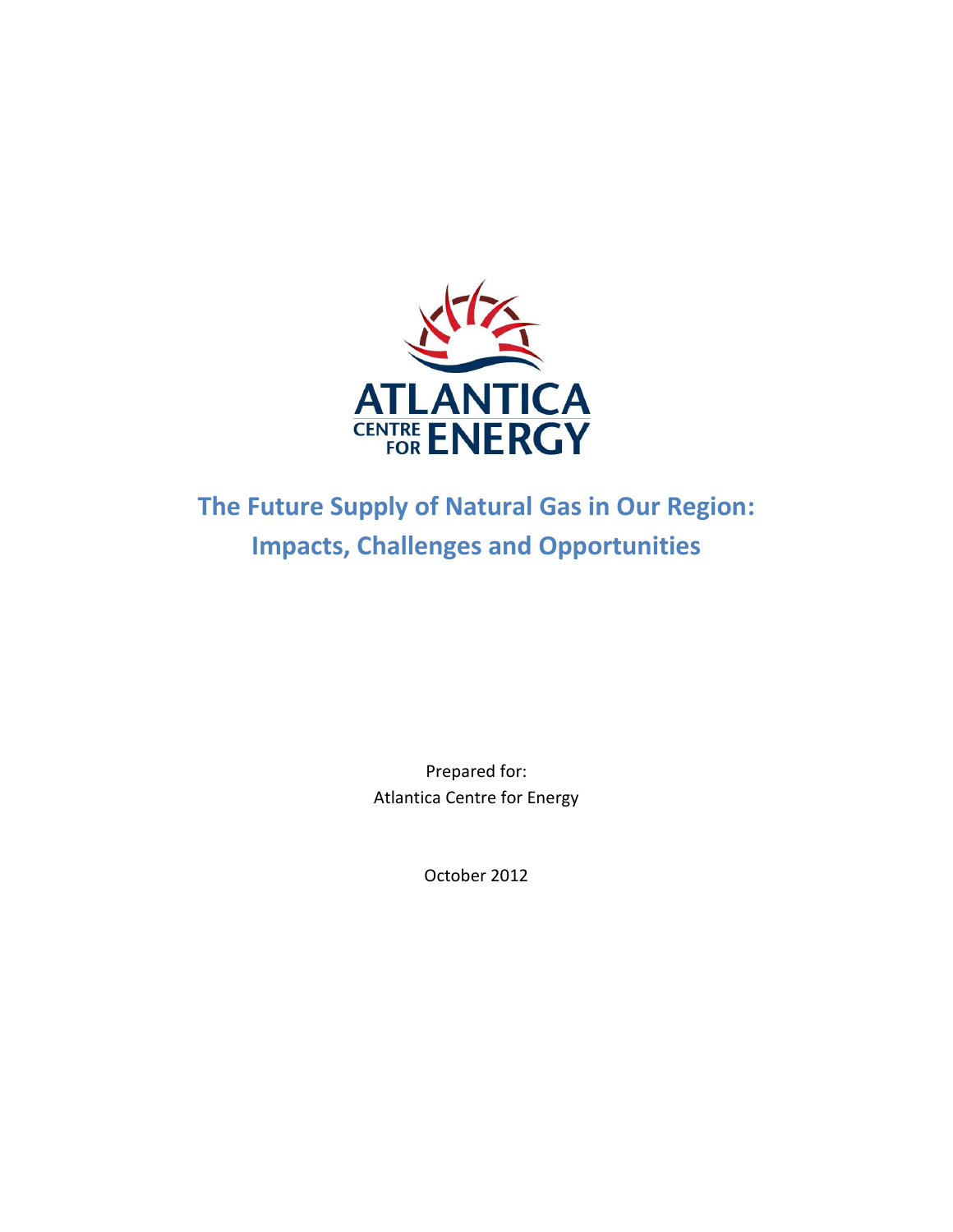## **Foreword: John Herron, President**

Founded in 2005, the Atlantica Centre for Energy is an association dedicated to the sustainable growth and economic development of the regional energy sector. The Centre strives to serve as a bridge between corporations and the community by providing a meeting ground for representatives of the federal and provincial governments, education and research sectors and the community at large to foster engagement on energy-related matters and policy development. It aims to be a source of information on issues related to our regional energy sector and our economy.

Often the Centre has tried to fulfill this role through the production of discussion papers. The Centre has commissioned or authored papers on a range of subjects including: energy efficiency and renewable energy; regional impacts of the Lower Churchill hydroelectric project; a review of the New Brunswick natural gas distribution model; and a comparative analysis of royalty and regulatory regimes of shale gas in North America. The Centre's most recent paper from last spring outlined the interconnection between natural resources (renewable and non-renewable), our energy sectors and how these could potentially be a major contributor to the future economic development of the province. These discussion papers can be downloaded at the Centre's website.<sup>1</sup>

In recent months the supply of natural gas in the mid and longer term has emerged as an issue of concern for other energy analysts, potential investors in our region and regional consumers of natural gas. The two principal factors that that are causing this concern are:

- 1. Existing natural gas production from Nova Scotia's offshore is projected to end in 8-13 years.
- 2. Access to liquefied natural gas (LNG) through Canaport LNG has become constrained given that LNG shipments garner multiples of the price in Europe and Asia compared to North America.

This paper has been prepared to help industry, government and the broader public understand the changing natural gas landscape in the region. It provides an overview of the global, continental and regional supply dynamics for this important source of energy. It also discusses a range of scenarios that may emerge in the coming years and their associated impacts, challenges and opportunities.

#### **Key Observations in this Paper**

- 1. **Originally, the gas was meant for Boston.** *The natural gas from offshore Nova Scotia was originally meant to serve markets in New England.*
- 2. **Now, we use a lot.** *The vast majority of natural gas from offshore Nova Scotia is now used in the Maritimes.*
- 3. **It is running out.** *Offshore Nova Scotia natural gas will run out in a few years and we need alternative sources.*
- 4. **We could reverse the pipe.** *The Maritimes & Northeast Pipeline could be reversed bringing in natural gas from the shale basins in the U.S. and western Canada but that would disadvantage the region because of cost of tolls to bring the gas here.*
- 5. **Let's determine if we have a commercially viable supply here.** *New Brunswick and Nova Scotia may have trillions of cubic feet worth of natural gas reserves. It would be counterintuitive to bring in shale gas from elsewhere when we have the potential to responsibly develop it here.*
- 6. **The time for planning is now.** *It will take years for any major changes to the system to happen. We must ensure that the region does not become forced to rely on inward liquefied natural gas (LNG) at premium prices.*

 $\overline{a}$ 

<sup>1</sup> http://www.atlanticaenergy.org/publications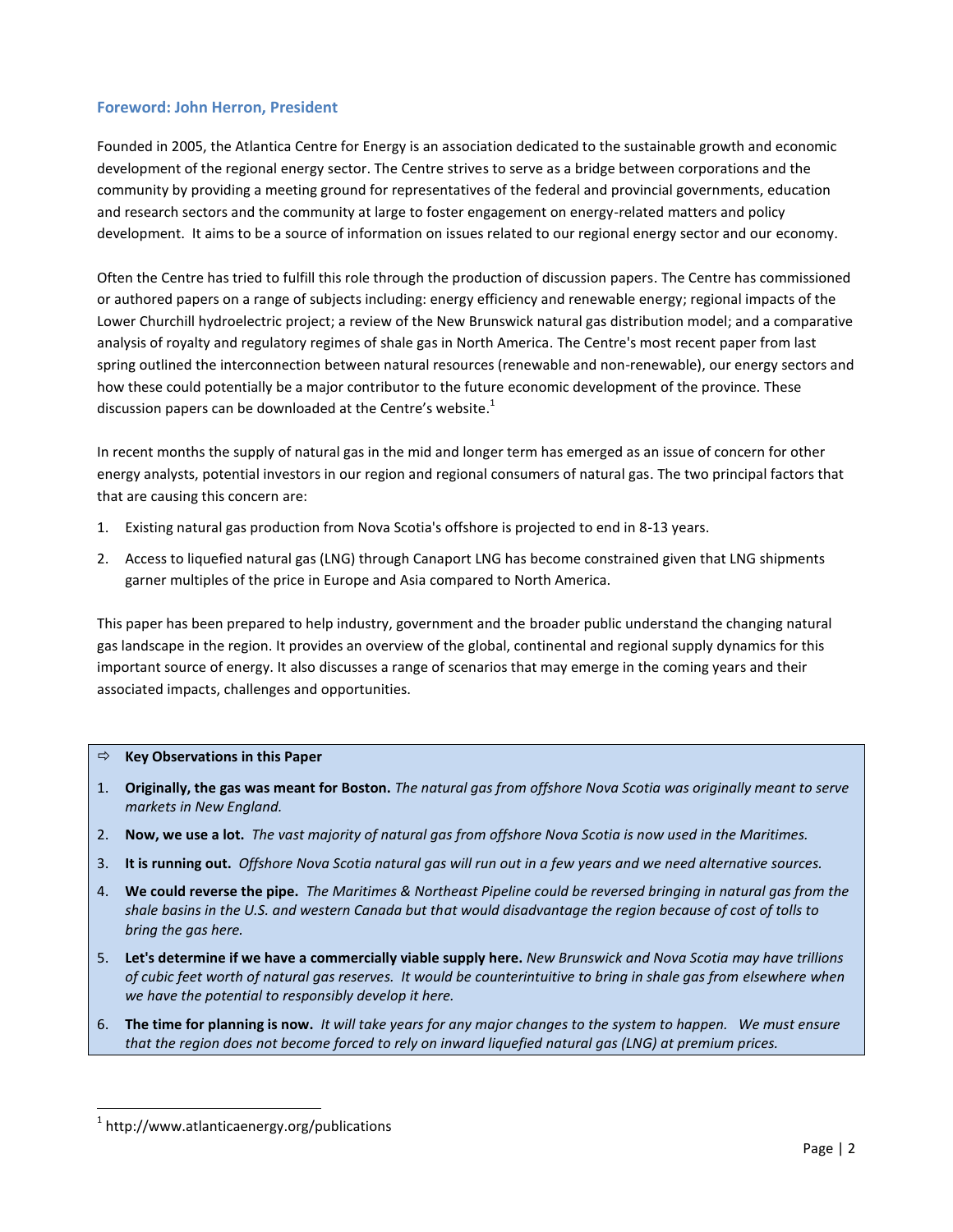# **1. Overview of natural gas in the Maritimes: 1999-2012**

When Sable Island natural gas first started flowing on December 31, 1999 virtually all of it was exported to the United States. The business case needed to raise the financial capital for the \$3 billion Sable Offshore Energy project (SOEP) and its supporting infrastructure, the \$2 billion Maritimes & Northeast Pipeline (M&NP), was predicated on serving the large Boston and New England market. By 2001, average monthly net production was 15.8 billion cubic feet of which 95 percent was exported to the United States. However, the M&NP pipeline would also provide the Maritime Provinces, Maine and beyond with a new source of energy. In New England electrical generation began a massive transformation away from coal and oil to the less carbon intensive fuel that has greatly aided the Northeastern states' Regional Greenhouse Gas Initiative (RGGI)<sup>2</sup>.

In 2000, coal and oil was the fuel for 36 percent of all electricity generation capacity in New England. By 2010, coal and oil represented only 13 percent of total generation capacity (Figure 1). Natural gas increased from 17 percent in 2000 to over 42 percent by 2010. In 2012, 72 percent of all new electricity generation capacity to come on line in New England is natural gas-fired<sup>3</sup>.



In the Maritime Provinces, the region's access to natural gas changed numerous manufacturing processes in sectors such as refining, pulp and paper, mining and power generation.

Beginning in 2002 an increasing share of the offshore Nova Scotia natural gas began to serve local markets in Nova Scotia and New Brunswick. In 2006, the average monthly net production from Sable Island had declined to 11 billion cubic feet of which 69 percent was exported. By 2011, the average monthly net production from Sable Island was down to 8.3 billion cubic feet of which only 26 percent was exported to U.S. markets (Figure 2).

<sup>2</sup> www.rggi.org

 $\overline{a}$ 

<sup>&</sup>lt;sup>3</sup> Source: U.S. Energy Information Administration.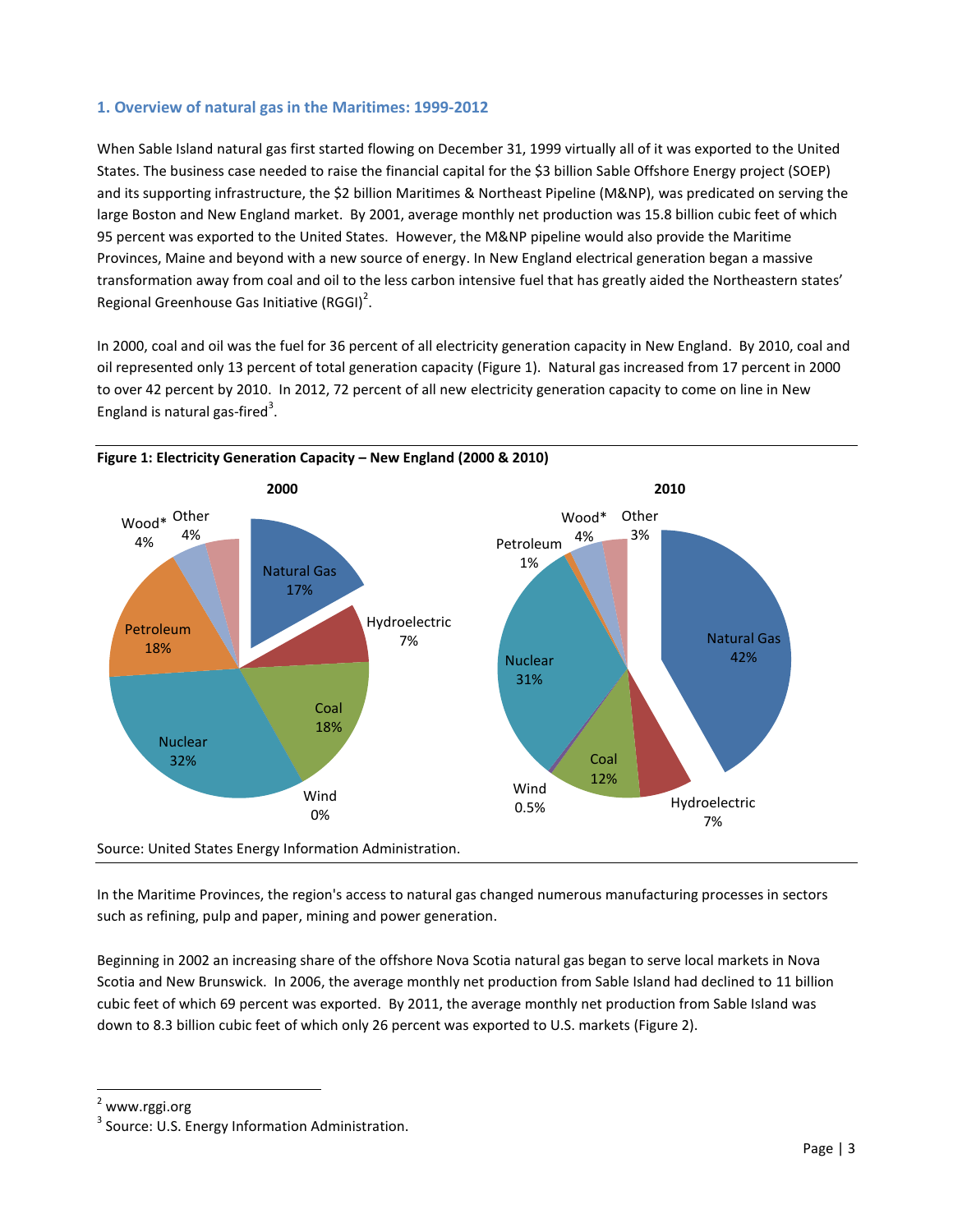In the first three months of 2012, only 8.5 percent of net production was exported (in February 2012 no Nova Scotia gas reached export markets). The reasons for the decline in exports are twofold:

- 1) The drop in production down nearly 40 percent in 2011 versus 2008; and
- 2) The significant increase in the amount of natural gas being used with the Maritime Provinces.

Now, in 2012, the domestic market for natural gas in the Maritimes is substantial – driven by a small number of large industrial players and by electric power generation. A few industrial players drive most of the



demand in New Brunswick. There are also developing commercial and residential markets and also markets not currently served by using compressed natural gas (CNG).

#### **1.1 Natural gas and electric power generation**

Despite having just one plant in each province, New Brunswick and Nova Scotia are now consuming significant amounts of natural gas for electric power generation. Statistics Canada publishes data on fuel consumed for electric power generation<sup>4</sup>. In 2010, New Brunswick and Nova Scotia accounted for 13 percent of all natural gas consumed across Canada for electricity generation.

Both provinces now use three times as much natural gas for the production of electricity compared to the rest of Canada (adjusted for the size of the economy) as shown in Figure 3. Nova Scotia generates 2.2 percent of national gross domestic product (GDP) but has seven percent of the nation's natural gas consumption for electricity generation.

# **1.2 Natural gas and industrial, commercial and residential markets**

In New Brunswick, 57 percent of the final demand natural gas in 2010 was used by a handful of industrial companies in energy intensive areas such as forest products, oil refining and mining<sup>5</sup>. Nationally, only 31 percent of gas flows to industrial companies. In Nova Scotia, the final demand for natural gas is concentrated more in the



commercial and institutional sector (58 percent of the total in 2010) compared to New Brunswick (33 percent). Residential markets account for 26 percent of the total demand in Nova Scotia compared to only nine percent in New Brunswick.

 4 Statistics Canada provides data starting only in 2005 and it is currently available only through 2010.

<sup>&</sup>lt;sup>5</sup> This excludes natural gas used for electricity production.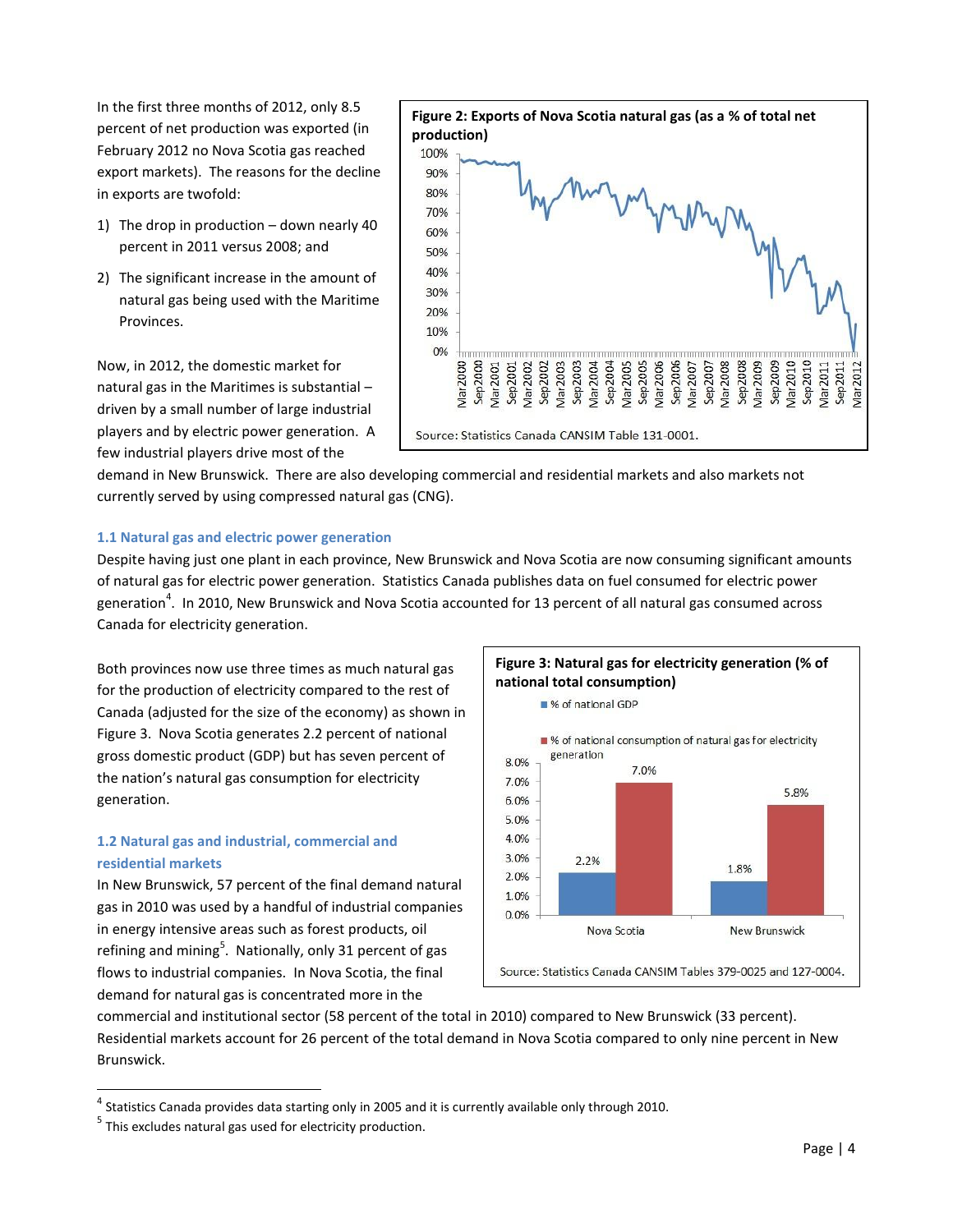It is clear that natural gas has become a vital source of energy for electricity generation, industrial and commercial users across the Maritime Provinces. At the same time there is considerable opportunity to more broadly develop residential markets and use compressed natural gas (CNG) to service markets not currently in range of the existing pipeline infrastructure. The outlook for natural gas domestic markets in the Maritimes is covered in Section 4 below.

# **2. Natural gas: Declining local supply**

The supply of natural gas from the original Sable Island field is in decline. As mentioned above, in February 2012 no gas from Sable crossed the St. Croix River into the United States. Analysts suggest the output of Sable Island gas is on the decline and will likely run out within the next five years.

After several delays, Encana Corporation's Deep Panuke gas field is expected to come online in late 2012 or early 2013. This is a smaller field than Sable Island and is projected to have only an 8-13<sup>6</sup> year life. Further, Deep Panuke gas is reported to be under license to Repsol, principally to supply its United States markets<sup>7</sup>. It is unknown how much of Deep Panuke's production will be available for customers in the Maritime Provinces.

Onshore natural gas production in New Brunswick has always been a fraction of the level produced Nova Scotia (Figure 4). Only Corridor Resources' McCully field near Sussex is producing natural gas and production levels have been cut in half as a result of current market



conditions (see Section 5.2 below for more on the potential of onshore shale gas development). Onshore gas production in Nova Scotia is currently zero.

# **3. Liquidfied Natural Gas: The Role of Canaport LNG**

 $\overline{a}$ 

In theory the Canaport LNG inbound facility in Saint John could bring in more than enough natural gas to supply the total market in the Maritime Provinces for now and the foreseeable future. However, there is very little natural gas coming in through the facility because LNG fetches a much higher price just about everywhere else in the world than in North America. The vast quantities of natural gas being produced throughout North America from the continent's shale reserves have greatly skewed global natural gas markets. Just 10 years ago, there was essentially no production of natural gas from shale, today nearly 25% of U.S. natural gas comes from shale reserves - the largest and most noteworthy is the Marcellus (Pennsylvania)<sup>8</sup>.

<sup>&</sup>lt;sup>6</sup> http://www.gov.ns.ca/energy/oil-gas/offshore/current-activity/deep-panuke.asp

<sup>7</sup> http://www.reuters.com/article/2009/02/17/encana-repsol-idUSN1737941020090217

<sup>&</sup>lt;sup>8</sup> Source: U.S. Energy Information Administration, Annual Energy Outlook 2012. Tight gas, also extracted using hydraulic fracturing, accounts for another 25 percent of U.S. natural gas production.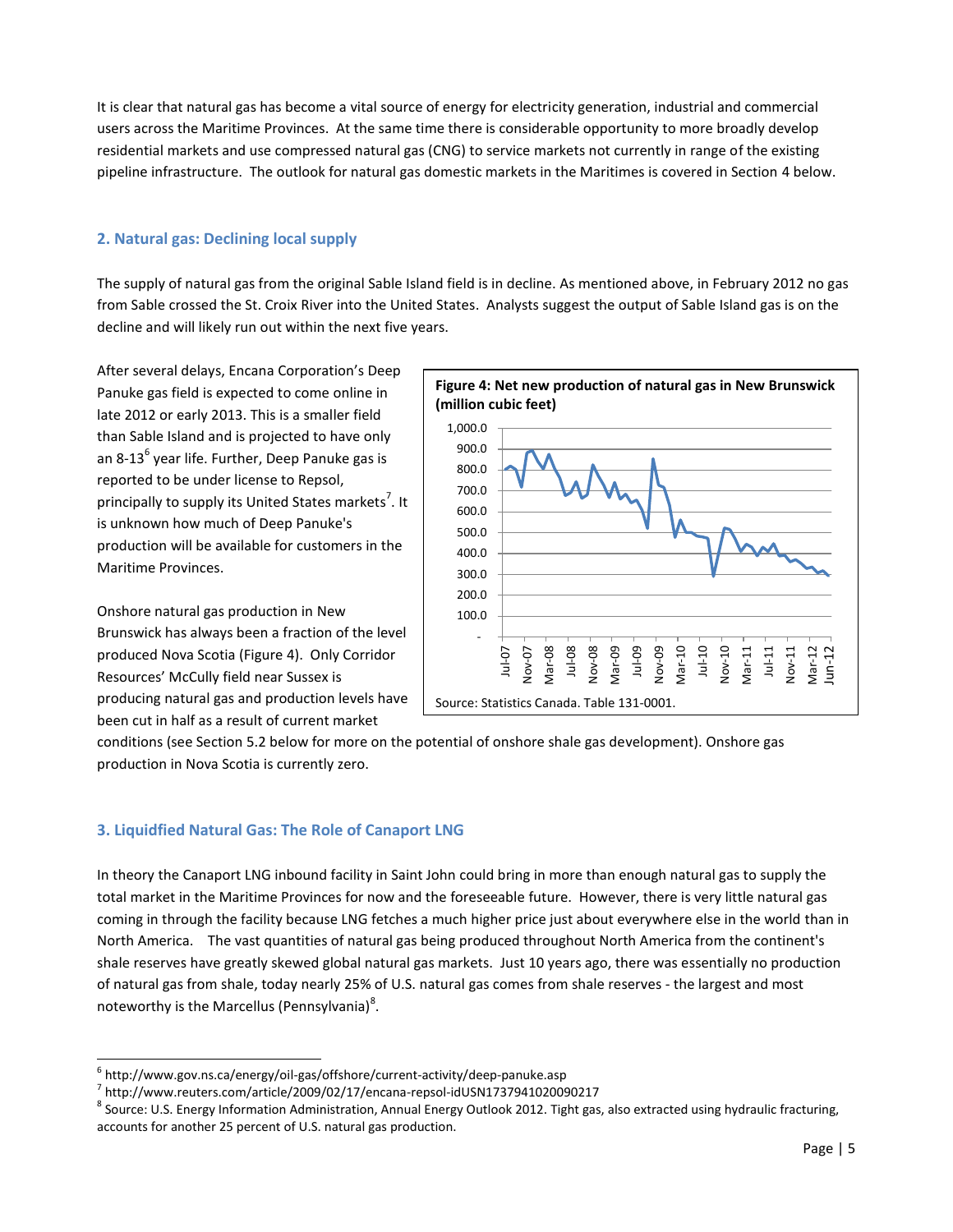The substantial expansion of natural gas production using hydraulic fracturing in the United States forced prices downward to levels not seen in almost 20 years and the large supply is likely to keep prices relatively low for many years. At the same time, it has led to less investment in conventional natural gas field exploration and production in areas such as offshore Nova Scotia. It has also dramatically shifted the economics of liquefied natural gas (LNG). The price of imported natural gas into the United States is a good illustration of this new dynamic. Before the onset of the shale gas industry, the price of imported natural gas averaged

 $\overline{a}$ 



\$7.50/per thousand cubic feet (MCF) range $^9$ . As of 2012, the price is back down to its average in the 1990s of around \$2.00 per MCF (Figure 5).

In 2004 the outlook for imported LNG to North America was good. Now LNG producers can sell their product in Asia and Europe for a multiple of the price they can command in North America. The price of LNG on the world market is shown in Figure 6 below. LNG producers have much more incentive to ship their product to markets in Europe, Asia and South America. According to estimates recently published by United States Federal Energy Regulatory Commission LNG can be sold into Europe as much as \$9.82/MCF and at \$13.40/MCF in China compared to less than \$3.00/MCF in the United States.



#### **Figure 6: World LNG Estimated October 2012 Landed Prices (\$US/MCF)**

Source: United States Federal Energy Regulatory Commission. Natural Gas Overview: World LNG Prices (Sept. 2012)

 $^9$  Between 2004-2009. Natural gas is imported into the United States from Canada (by land) or through LNG facilities.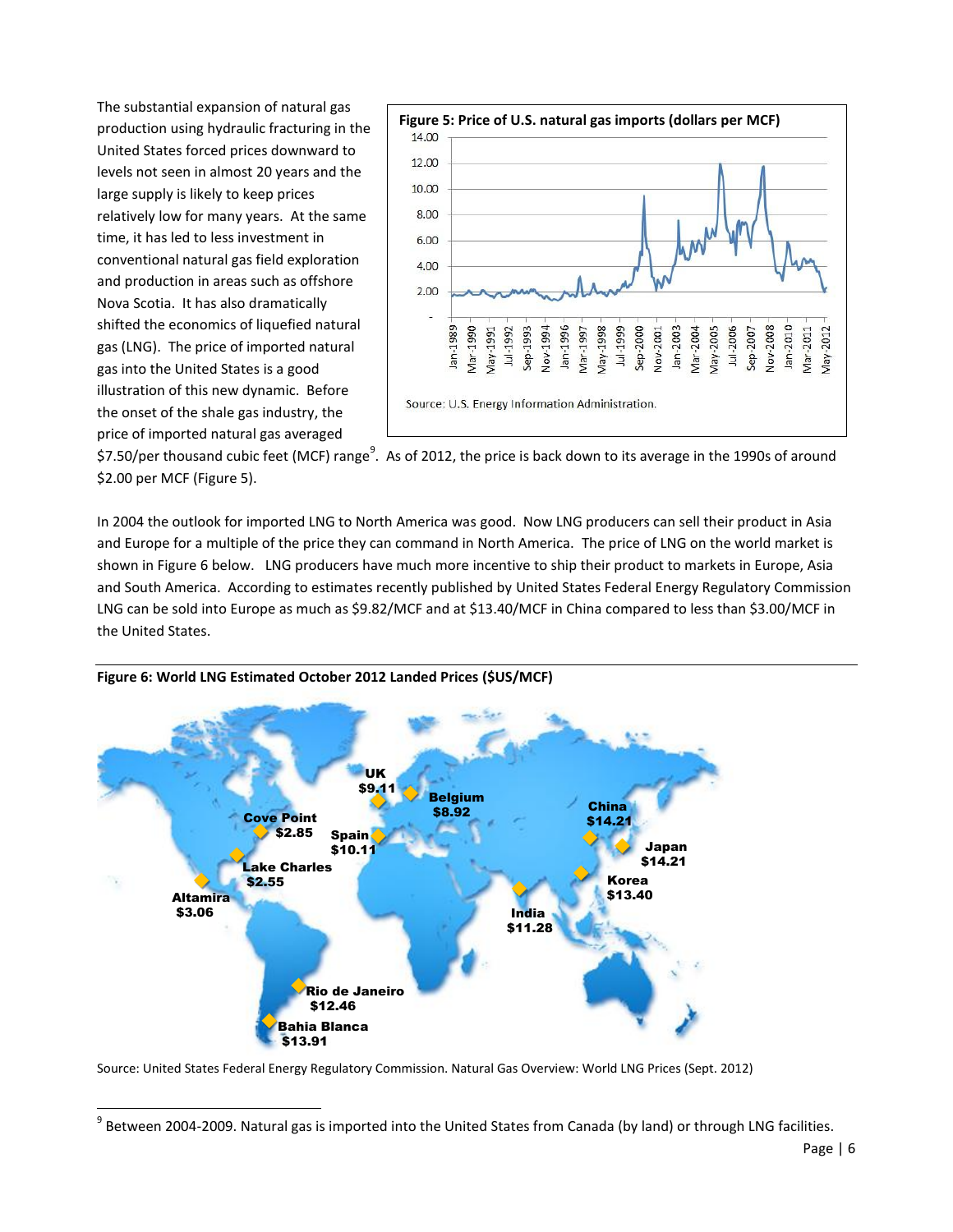# **4. The future of natural gas and economic development**

## **4.1 Electricity production in the Maritimes**

The use of natural gas to produce electricity has led to a significant reduction in the use of more carbon intensive fuels in the production of electricity. In New Brunswick, the amount of coal used to produce electricity dropped 28 percent between 2005 and 2010 and the use of heavy fuel oil declined nearly 80 percent from 1.58 million kilolitres in 2005 to only 0.330 million kilolitres in 2010. While the use of coal for electricity production was up slightly in Nova Scotia (2010 versus 2005), the amount of petroleum coke used was down by 54 percent and the use of fuel oil has all but been eliminated dropping from 384,000 kilolitres in 2005 to only 7,400 in 2010.

There is more opportunity to convert electricity generation plants to natural gas. The 978 MW Colson Cove thermal generation station in Saint John could be converted to natural gas for a relatively small upfront investment. Nova Scotia is still among the most reliant on coal-fired electricity generation of any jurisdiction in North America. In 2010 the province used over 2.7 million metric tonnes in the generation of electricity – or more than six percent of the national total.

The effective cost of natural gas for electricity generation has been in decline in both Nova Scotia and New Brunswick while the cost of coal has been on the rise. The United States Energy Information Administration is forecasting that natural gas prices for electricity generation will remain below 2010 price levels (in constant dollars) through 2021 and will face only moderate increases after that time. Forecasting the long term price of energy is notoriously difficult. However, the vast quantities of proven natural gas in the Marcellus, Barnett and other shale gas regions will likely keep prices down for the foreseeable future.

 **The Muskrat Falls project:** *The 824 MW Muskrat Falls project involves the production and transmission of hydroelectricity for use in Newfoundland and Labrador, the Maritime Provinces, and potential in central Canada and the northeastern US. The project is being developed collaboratively by Nalcor and Emera and will reduce, if not eliminate, Newfoundland's need for thermal generation and the utilization of coal-fired power plants in Nova Scotia. As such, the project will have a significant impact on the structure of future electrical generation in Atlantic Canada.*

#### **4.2 The future of natural gas and industrial development**

There are a number of industrial projects that could be facilitated in New Brunswick and Nova Scotia if the industrial price for natural gas remains competitive moving forward. New potash mining, fertilizer plants and other forest products manufacturing could benefit from natural gas. By using compressed natural gas (CNG) delivered by trucks, industries around the region could access natural gas.

 **Did You Know?** *Electricity production, forest products manufacturing, petroleum refining and mining are among the 10 most energy-intensive industries. The New Brunswick economy is reliant on all four of these industries.*

#### **4.3 Pipeline infrastructure**

The two main pipelines – the M&NP and Brunswick Pipelines - both have take-or-pay contracts in place that were necessary to generate the initial investment needed for their construction. The Maritime Provinces are blessed with relatively new gas transmission pipeline infrastructure but could end up with no locally sourced gas to fill them up once Sable Island and Deep Panuke are depleted.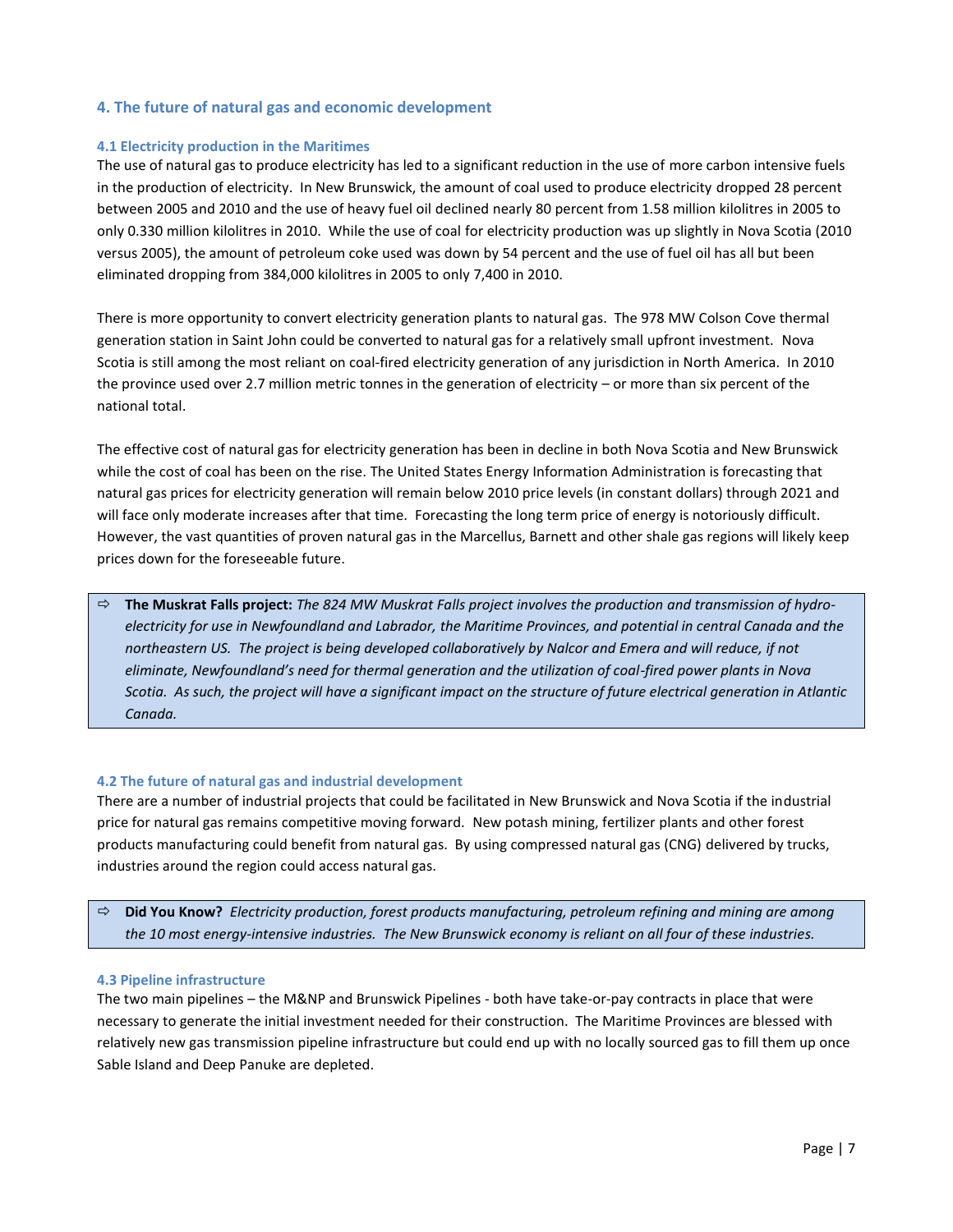# **5. Impacts, Challenges and Opportunities: The Future Supply of Natural Gas in Our Region**

Over the past ten years our region has developed a large and growing domestic market for natural gas particularly in the electricity generation and industrial sectors. However, there is considerable opportunity to expand the use of gas in the region to generate greater energy efficiencies and cost saving; foster economic development and reduce the region's carbon footprint. This opportunity, however, will be dependent on the region's ability to access competitively priced natural gas into the future. The future supply of natural gas throughout the region has emerged as a leading concern for potential investors in our region and existing consumers of natural gas given the onset of the declining production from Nova Scotia's offshore and the inability to attract competitively priced natural gas from LNG imports.

There are likely several scenarios and combinations of them that are apt to evolve in the coming months and years that will paint a new picture on how and from where we will source natural gas for our region. These scenarios present both challenges and opportunities.

## **5.1 Reversing the pipe**

There has been considerable speculation in recent months from a number of foreign investors and regional consumers on how our region can best address the future supply of natural gas in the mid and long term. The potential reversal of the flow of the Maritimes & Northeast Pipeline has emerged as an option for consideration. Under this scenario natural gas from the shale gas reserves of the Marcellus and possibly traditional gas supply from western Canada would flow into New England and north to the Maritime Provinces.

 **Key Point:** *Shale gas from Marcellus and other shale plays may or may not physically be part of the supply mix for the Maritime Provinces but the proliferation of supply from these sources across North America will moderate and cap the price of natural gas coming into the Maritimes whether from western Canada, Michigan, Ohio, Pennsylvania. Shale gas is recalibrating downward the price of natural gas from all sources. However, any gas imported into the Maritimes will be subject to higher tolls compared to the current supply.*

It is true that the relatively new and modern Maritimes & Northeast Pipeline does possess the ability to be reversed in whole and in part. However there are a number of challenges and financial impacts associated with this potential option.

Principally, the capacity available on systems interconnected with the Maritimes & Northeast Pipeline is constrained. This includes the Tennessee, Algonquin, and Portland pipelines (Figure 7). Increasing capacity on these systems will require significant capital investment and is being investigated by all three.

The associated costs to build out this infrastructure would need to be socialized (costed) in the tolling rates for consumers of the gas throughout the system. The cost impacts for consumers in the Maritime Provinces are apt to be significant as the tolling costs would increase measurably as they would no longer be paying one transmission toll (M&NP) but potentially three or four additional tolls. These costs are poised to disadvantage manufacturing, industrial uses and for power generation throughout the broader region.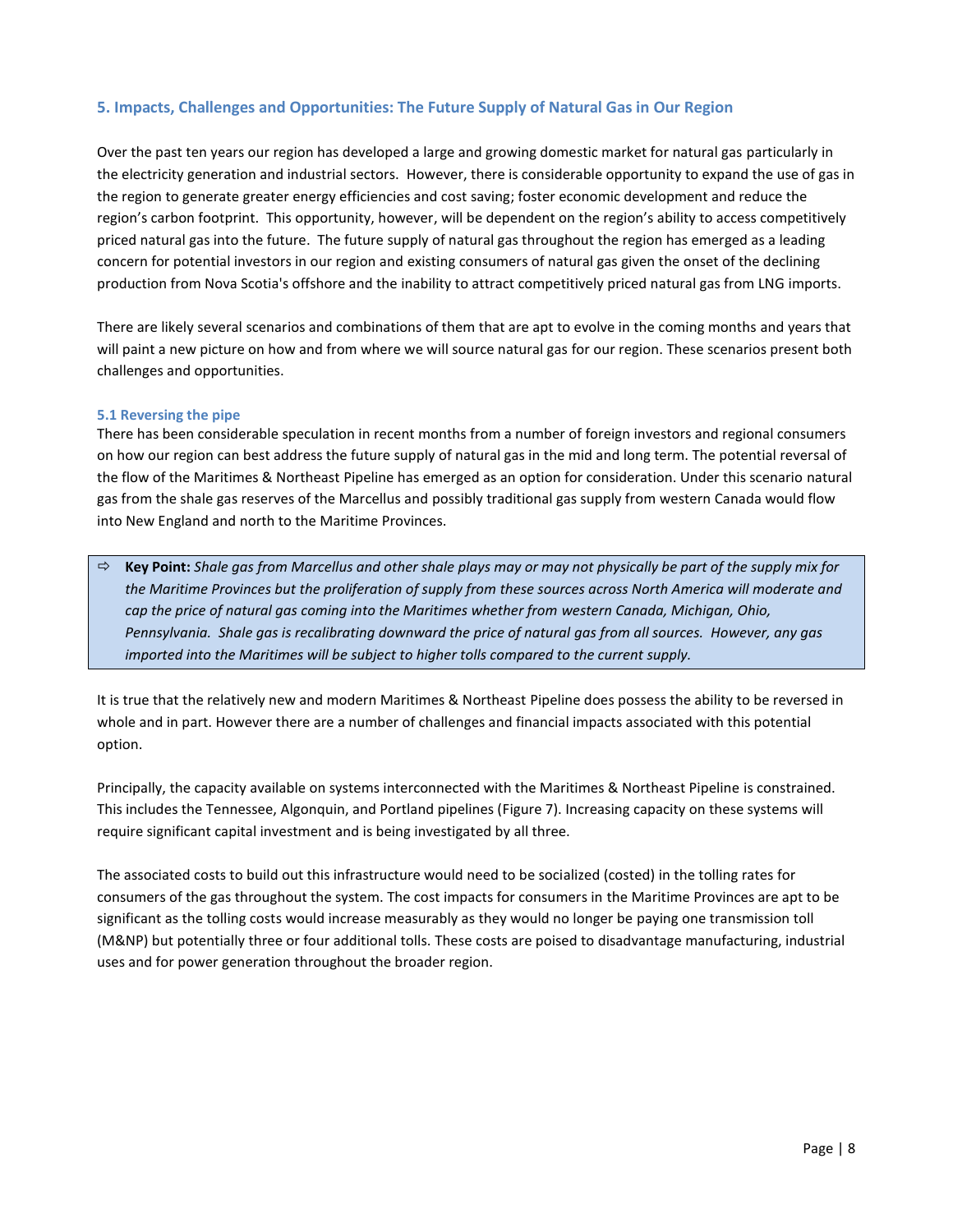There are some opportunities associated with the potential reversal of the Maritimes and Northeast Pipeline. Western Canadian gas would become accessible as it is interconnected near Portland, Maine thus bringing diversity of supply to the region.

 **The Risk of U.S Protectionism:** *This source of energy could also pose a risk because of the threat of U.S. energy protectionism. Some influential voices are calling for the government to limit or ban the export of natural gas preferring to find more ways to use the gas to fuel economic development in the United States. There have already been a number of large scale industrial plants set up in the United State that cited cheap natural gas as the main reason for locating there compared to offshore locations.* 



**Figure 7: Natural Gas Pipeline Infrastructure – Offshore Nova Scotia to Massachusetts**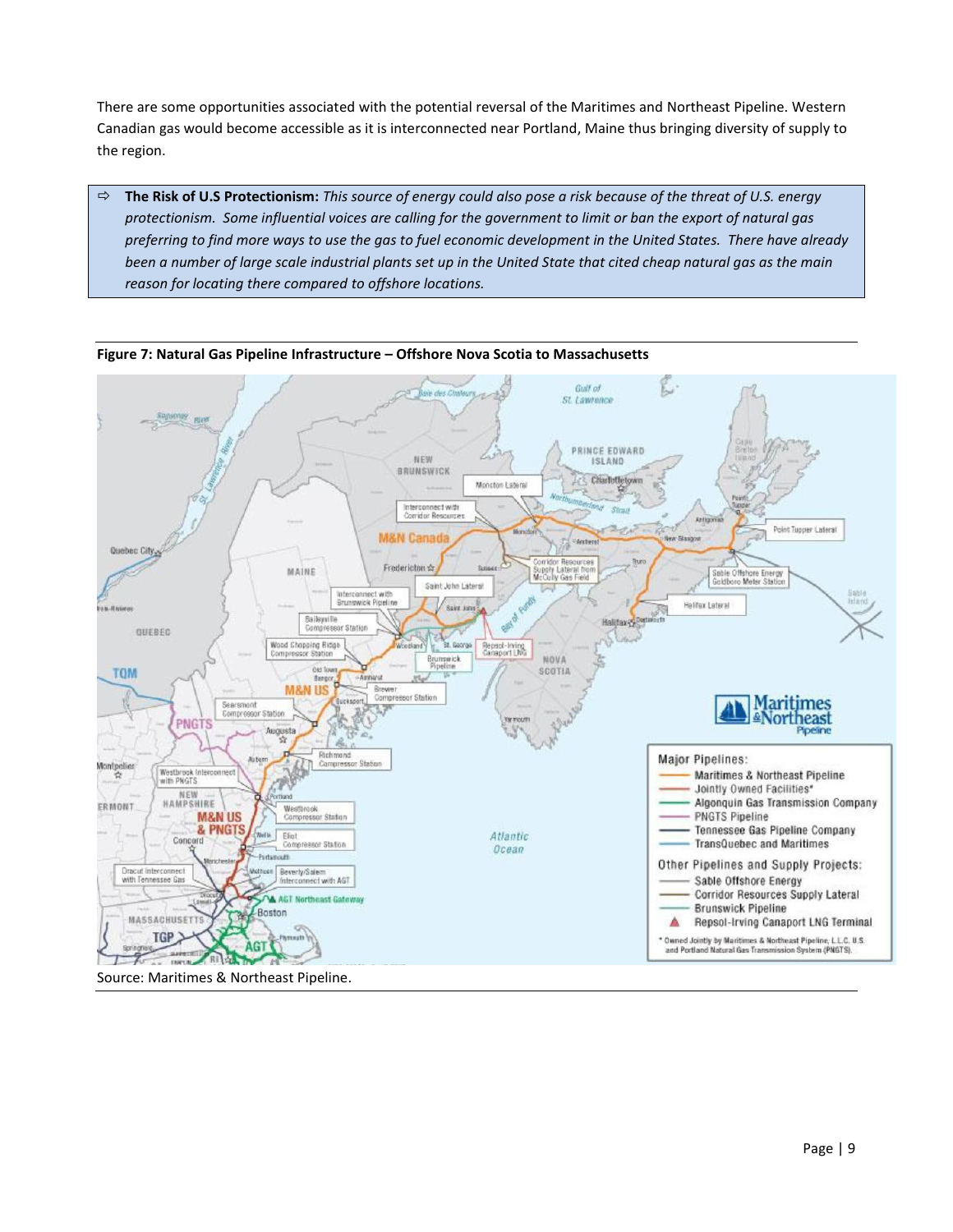## **5.1.2 The Repurposing of Canaport LNG - Import and Export Terminal**

As discussed in Section 3 of this paper, the economics of liquefied natural gas (LNG) have become very much skewed globally, given that LNG producers can sell their product in Asia and Europe for a multiple of the price they can command in North America. The Canaport LNG gasification (import) terminal and its supporting pipeline (Emera's Brunswick Pipeline) have been greatly affected by this shift in market dynamics. The facility was designed to serve as a base load supplier of natural gas for the region with its send out capacity of 1.2 billion cubic feet per day.

In recent months, the facilities owners (Repsol 75% and Irving Oil Limited 25%) have strategically invested \$43 million dollars to upgrade the terminal. The investment greatly reduced the quantity of boil-off gas (BOG) that was either flared or shipped at less than optimal pricing. In the short term the plant has essentially been repurposed to supply peak demand periods in New England when natural gas prices are more profitable. Nevertheless, the plant is suboptimized.

Although the business case to construct this same terminal would be much more difficult to make today than it was in 2009, the plant remains an important regional energy asset. In July 2012, the Spanish energy company Repsol YPF SA announced its intention to sell its global LNG holdings. Repsol's interest in the Canaport LNG terminal is one of the four principal assets that the company currently has up for sale. Multiple sources have confirmed that firms from India (GAIL India Ltd.), China (Sinopec), Spain (Gas Natural), Britain (BG Group), Russia (Gazprom and Novatek), and France (GDF Suez) have expressed an interest in the facilities.

A number of these global investors who have indicated their interest in these assets have visited Canaport LNG and the region in recent weeks. According to industry stakeholders if a significant source of supply of natural gas were to be available, Canaport LNG is uniquely positioned to be modified to serve as both an import (gasification) and an export (liquefaction) facility. The facility already boasts the required pipeline infrastructure (Brunswick Pipeline), a series of tanks, a jetty and a site that would enable this investment faster and at less cost than anywhere else on the eastern seaboard. It has been estimated that the required investment to enable



Canaport LNG to also serve as an export terminal would be in the range of \$2.5-\$4 billion depending on the scale of the facility. The potential reversal of the Maritimes & Northeast Pipeline and a combination of gas from the Marcellus and western Canada could provide the required supply. The facility would become a global supplier.

Although the concept is technically possible an enormous about of capital would be required to finance the required piping and facility infrastructure. Regulatory, supply agreements and timing restraints could all prove to be equally difficult hurdles.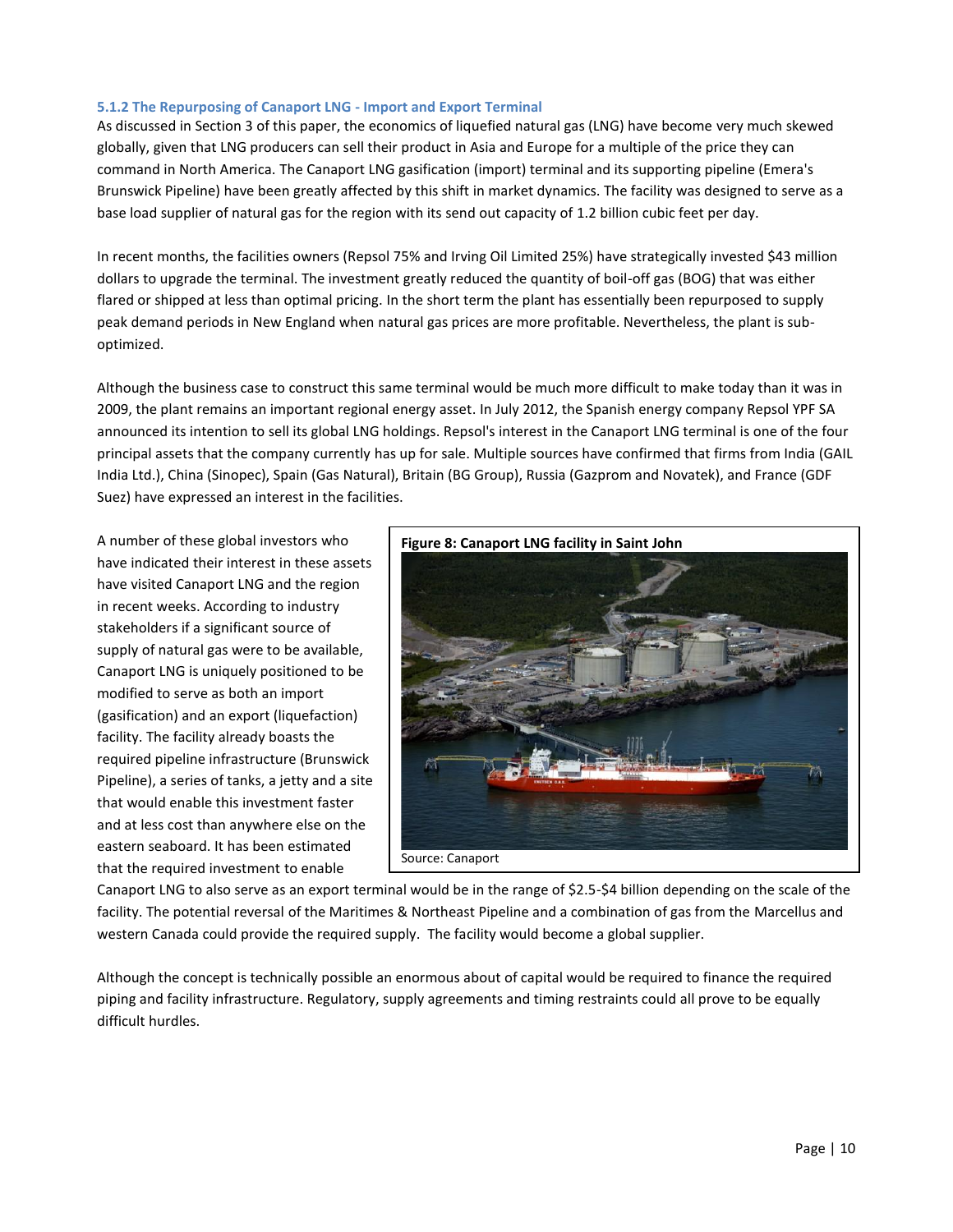## **5.1.3 The Proposed LNG Export Terminal at Goldboro, Nova Scotia**

Pieridae Energy Canada (Pieridae), a Canadian energy infrastructure development company, announced on October 24, 2012 the proposed development of a liquefied natural gas (LNG) export facility in Goldboro, Nova Scotia - located approximately 200 kilometres east of Halifax. Goldboro is the location of the natural gas plant used by the ExxonMobil to process Sable gas and is the commencement point of MN&P's 1400 kilometre pipeline system built to transport natural gas between developments in Nova Scotia, Atlantic Canada and the northeastern United States.

In 2010, a European firm had planned to build a three-tank inbound LNG terminal in Goldboro. However, those plans were scuttled due to the rapidly changing economics of natural gas as a result of the emergence of the vast supply of natural gas from North America's large shale gas developments.

Canaport's existing infrastructure would complement the required new investment to enable the facility to serve as an export terminal in addition to its import terminal capabilities. Canaport would appear to be better positioned to serve as an export terminal for LNG to the Atlantic Basin (Europe and South America) and beyond (India and Asia) than a site that is essentially a greenfield development such as the proposed Goldboro LNG project at this time as it would require all new infrastructure.

## **5.2 Filling the Pipe with Indigenous Natural Gas**

## **5.2 Filling the Pipe with Indigenous Natural Gas**

Although the Atlantica Centre for Energy continues to be supportive is supportive of the responsible development of the region's potential onshore natural gas resources. It is not the principal intent of this paper to focus on current debate that exists in Nova Scotia and New Brunswick regarding the social and environmental acceptability of developing the potential shale gas resource that may exist within the region. The Centre continues to advise that all stakeholders need to be engaged in an evidence-based dialogue to depolarize and depoliticize the discussion. It is the Centre's view that industry cannot lead this discussion.

The Centre does believe that two primary questions need to be addressed within this dialogue:

- 1) Is there in fact a significant and commercially viable discovery in the region? Further due diligence is required to validate; and
- 2) Does the Province (s) have a robust regulatory framework and the necessary enforcement capacity that ensures the protection of ground and surface water, the environment and human health?

One-quarter of United States' natural gas is produced from shale reserves today. It is expected that this percentage will double within the next 10-15 years. There are active exploration and production industries in over two dozen U.S. states and Canadian provinces. The Centre is aware that there are a few jurisdictions that have decided against developing this resource - such as Quebec and New York State. Internationally, although France is a notable exception, countries such as Poland and Australia are moving ahead. Australia is aiming to develop their vast reserves of shale gas to become a leading LNG exporter that will rival the global LNG leader Qatar.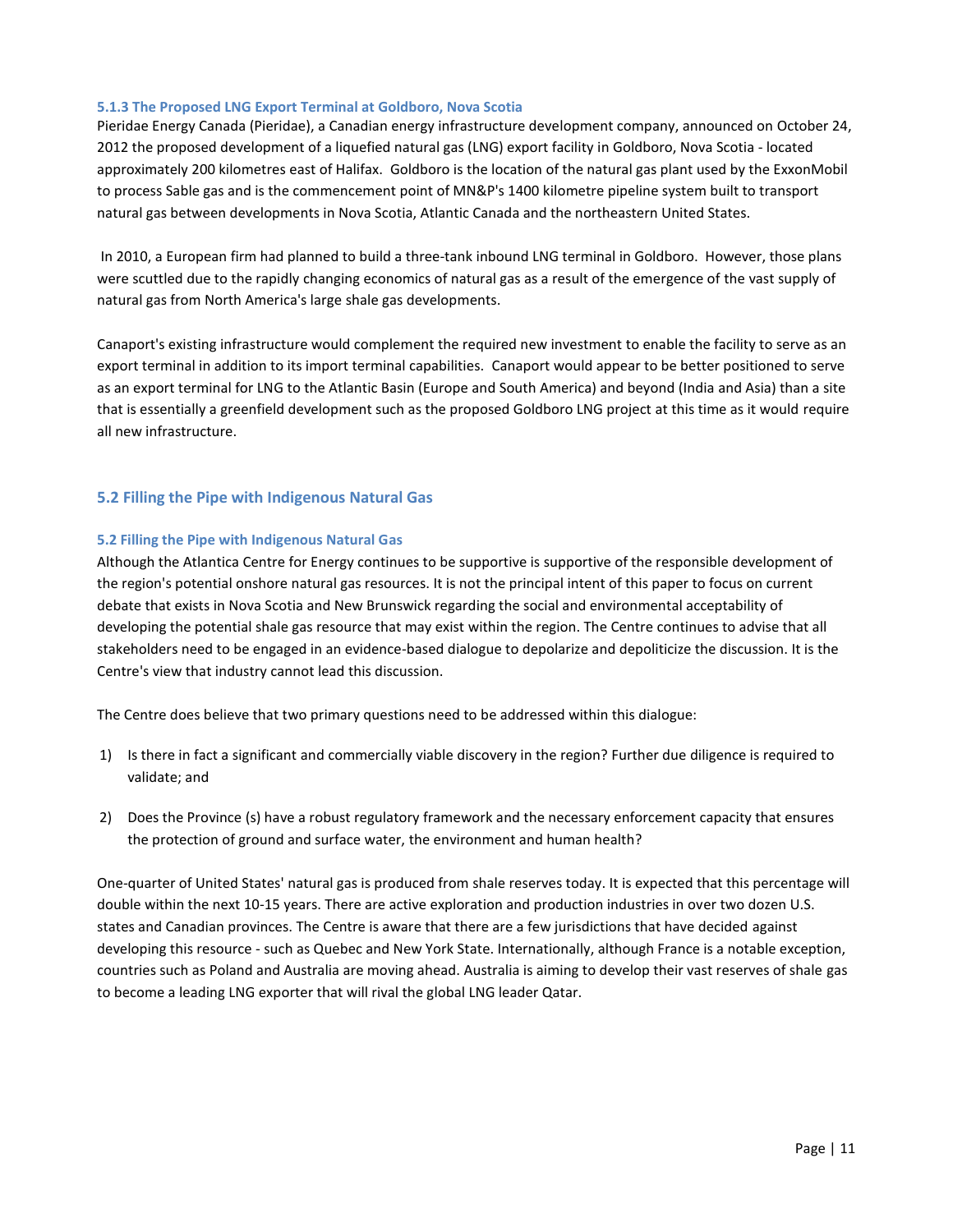According to New Brunswick government data, there is an estimated 80+ trillion cubic feet (TCF) of natural gas trapped inside shale beds in the McCully and Stoney Creek fields alone (Figure 9). If this gas is proven to be commercially viable, approximately 20% of this total would be retrievable. Comparatively speaking it would be 2-3 times the size of the original reserves found in the Sable offshore. This would be a quantity that would supply our existing and future markets for several generations and provide additional justification for the export terminal investment at Canaport LNG.

The industry believes that other regions within New Brunswick and Nova Scotia may also possess reserves, however work still needs to be completed to validate these claims.

The Centre agrees with Dr. Louis Lapierre's conclusion in his review of the Province of New Brunswick's proposed regulatory framework for the development of oil and gas - released in October 2012 - that there is



a *Path Forward for the province and the region to responsibly develop* of its indigenous natural gas resources.

It is a near certainty that our region will become reliant on natural gas produced from shale within the next 10-15 years either from indigenous sources or from the Marcellus and Utica shale reserves.

## **5.3 Offshore natural gas is not likely a viable solution – at least in the in the short to medium term**

Both Sable and Deep Panuke gas will not provide enough supply of natural gas to service the Maritime Provinces' market for more than a decade. According to government estimates, there are additional reserves of recoverable gas in the offshore of Nova Scotia but its exploration and production is suggested by many observers to be too costly relative to U.S. shale gas and that is not expected to change. Current firms exploring the offshore are principally looking for oil – not gas. There is one scenario that could prove more viable for offshore gas in the near term - a find near the existing Sable offshore platforms and infrastructure would be much less costly than a green-field project. For the time being, most observers appear to believe that offshore natural gas is not likely to be a viable option over the 10-20 year timeframe.